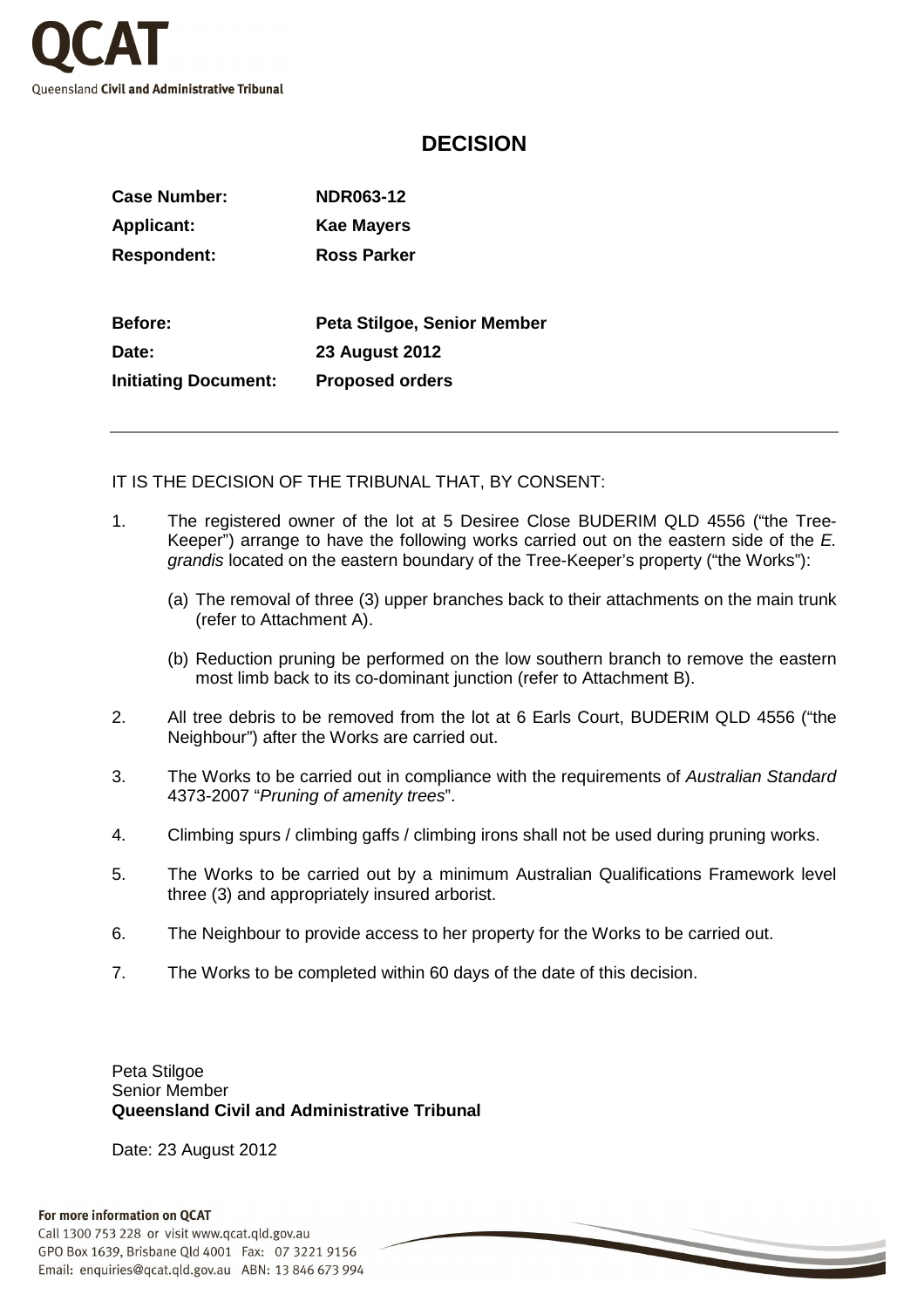

## **Attachment A**



\*View up eastern side of trunk.

Pruning of red, green and yellow limbs as indicated back to their attachments on the main trunk.

Blue line indicates obstructed view of co-dominant lower limb.